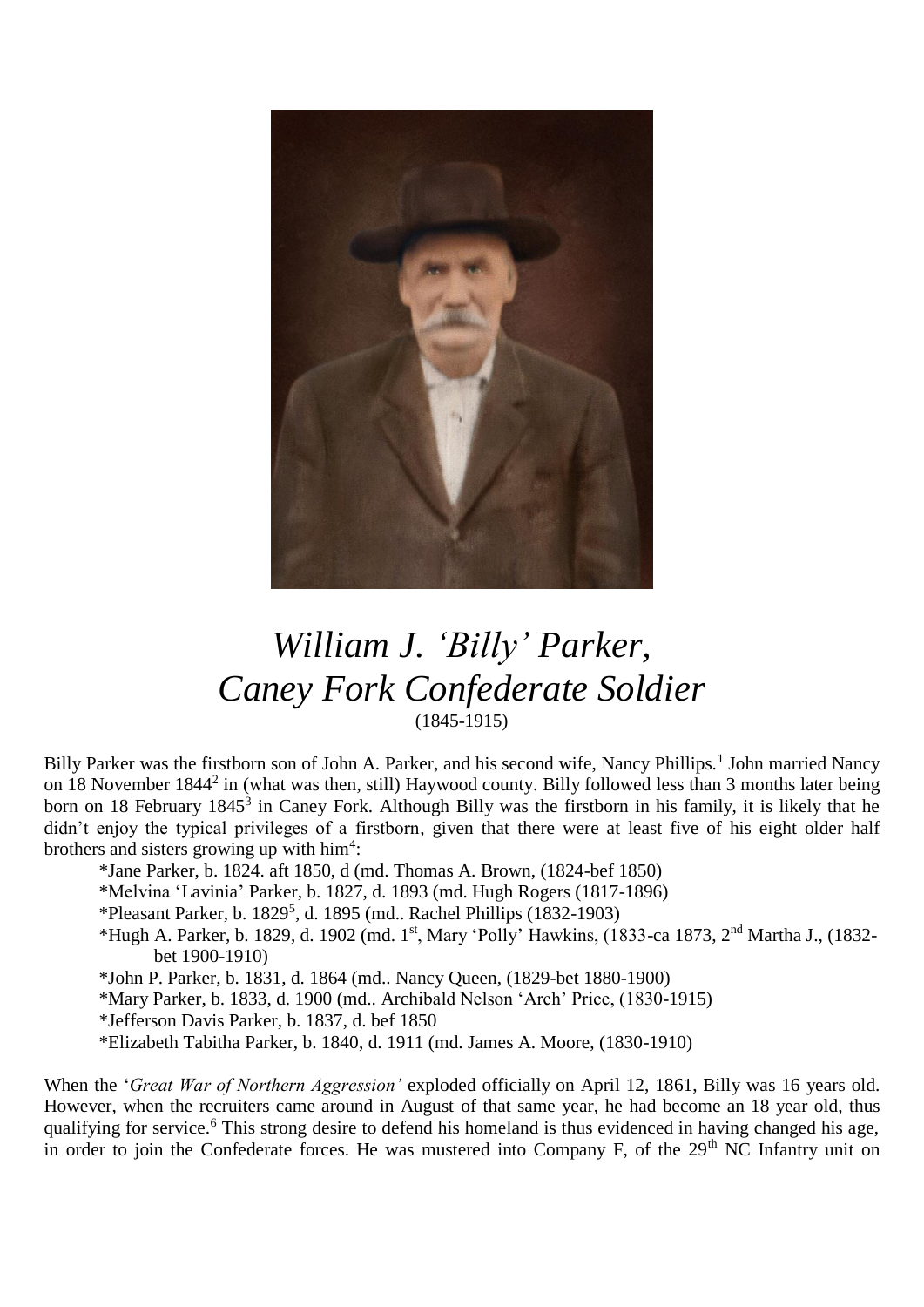August 31, 1861<sup>7</sup>, made up of young men from Buncombe, Cherokee, Haywood, Jackson, Mitchell, and Yancey counties.

His years of service were quite eventful. On October 10<sup>th</sup>, 1864 in the Battle of Allatoona, (Bartow county, Georgia) an especially bloody battle where almost half of both Federal and Confederate forces died<sup>8</sup>, Billy was wounded.<sup>9</sup>

The battle resulted in a Federal victory:

*"Maj. Gen. Samuel G. French's Confederate division arrived near Allatoona at sunrise on the 5th. After demanding a surrender and receiving a negative reply, French attacked. The Union outer line survived a sustained two and a half hour attack, but then fell back and regrouped in an earthen "Star" fort of Allatoona Pass. French repeatedly attacked, but the fort held. The Rebels began to run out of ammunition, and reports of arriving Union reinforcements influenced them to move off and rejoin Hood's force."*<sup>10</sup>

He was able to nurse his wounds, and recover to the point of continuing to serve. On December 15-16<sup>th</sup>, the Battle of Nashville was fought, and ended as well with a Federal victory. General George Thomas summarizes some of the Confederate losses:

*"During the two days' operations there were 4,462 prisoners captured, including 287 officers of all grades from that of major-general, 53 pieces of artillery, and thousands of small-arms. The enemy abandoned on the field all his dead and wounded."*<sup>11</sup>

Billy was one of those prisoners captured and hospitalized, having been wounded again in the fighting.<sup>12</sup> He was also promoted to sergeant, apparently during the battle.<sup>13</sup> After about 6 weeks of recovery, he was transferred to the POW camp in Louisville, KY on January  $27<sup>th</sup>$ , 1865. On February  $3<sup>rd</sup>$  of this same year, he was again transferred, this time to Camp Chase POW camp in Columbus, OH.<sup>14</sup> There he was to wait out the remaining four months of the war until his oath of allegiance on June  $13<sup>th</sup>$ ,  $1865<sup>15</sup>$ :

*"As the war wore on, conditions (in Camp Chase) became worse. Shoddy barracks, low muddy ground, open latrines, aboveground open cisterns, and a brief smallpox outbreak excited U.S. Sanitary Commission agents who were already demanding reform. Original facilities for 3,500-4,000 men were jammed with close to 7,000…crowding and health conditions were never resolved. As many as 10,000 prisoners were reputedly confined there by the time of the Confederate surrender."*<sup>16</sup>

When the war was over, as so many others, Billy returned home a broken man, suffering from wounds that would afflict him for the rest of his life. His first petition for a pension was submitted on 1911; however it was rejected and he was forced to resubmit it a year later in July of 1912:

*SOLDIER'S APPLICATION FOR PENSION*

*State of NC co. of Jackson,*

*On this 1st day of July A.D. 1912, personally appeared before me,\_\_\_\_\_\_\_\_\_\_\_ C.S.C. in and for the state and co. aforesaid, W.J. Parker, age 67 years and a resident at Whittier post office, in said co. and state, and who, being duly sworn, makes the following declaration in order to obtain the pension under the provisions of an act entitled "An act for the relief of certain Confederate Soldiers, Sailors and Widows" ratified March 8, 1907; that he is the identical W.J. Parker who enlisted in Co. F, 29 Reg., NC State Troops on or about the 31st day of Aug 1861 to serve in the armies of the late Confederate States, and that while in said service at Altonna Heights, Georgia and Nashville, Tenn. about Dec or Jan 1865, he received a wound or wounds, etc.*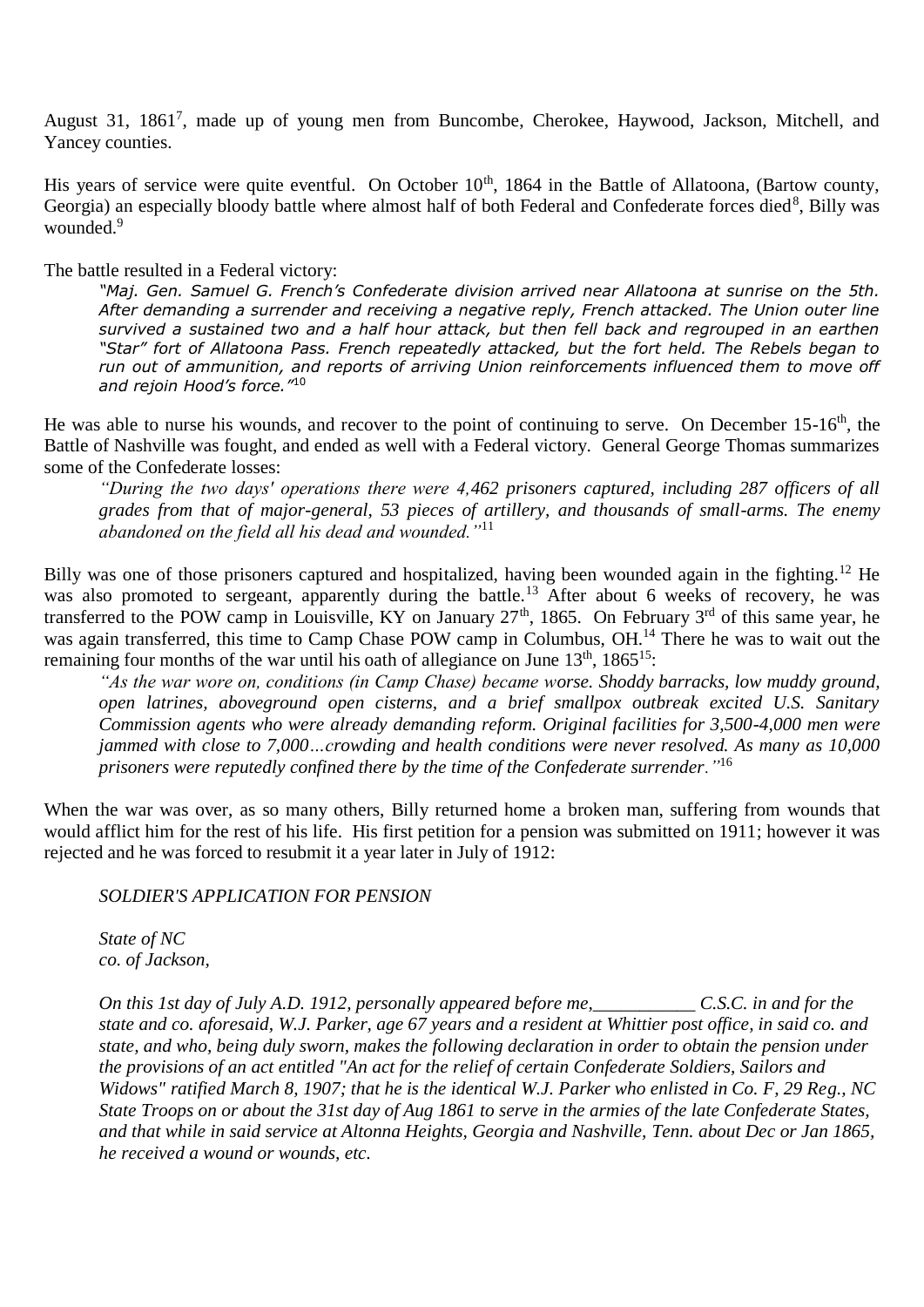*(Applicant will here state the nature and extent of his wounds and disability, so that a proper classification can be made under the new Pension Law passed by the General Assembly of 1907. Read said section of said law carefully and to accomplish the classification therein called for let statement here as to nature and extent of wounds, etc. be very full and explicit.)*

*First wound shot through the body Second " shot in the head*

*He further states that he is and has been for twelve months immediately preceding this Application for pension, a bona fide resident of NC; that he holds no office under the United States or under any State or co. from which he is receiving the sum of three hundred dollars as fees or as salary annually; that he is not worth in his own right, or the right of his wife, property at its assessed value for taxation to the amount of five hundred dollars (\$500) nor has he disposed of property of such value by figt or voluntary conveyance since the 11th of March 1885, and that he is not receiving any aid from the state of NC or under any other statute providing for the relief of the maimed and blind soldiers of the state.*

*Sworn and subscribed to before me this 6 day of July, 1912*

| J.P. Sherrill     | W.J. Parker            |  |
|-------------------|------------------------|--|
| Signature of J.P. | Signature of applicant |  |

*Also personally appeared before me W.A. Eular who resides at Dillsboro post office, in said co. and state a person whom I know to be respectable and entitled to credit, and being by me duly sworn, says he is acquainted with W.J. Parker, the applicant for pension, and has every reason to believe that he is the identical person he represents himself to be, and that the facts set forth in this affidavit are correct to the best of his knowledge and belief, and that he has no interest, direct or indirect, in this claim.*

## *W.A. Eular*

*Also appeared before me J.H. Teague a physician in good standing in said co. and state, and being duly sworn, says that he has carefully and thoroughly examined W.J. Parker, the applicant for pension and finds such disability for manual labor as is described below by reason of wounds received while in the discharge of his duty as a soldier or sailor of NC in the service of the late Confederate states.*

*(Let physician here give full and explicit professional information as to the nature and extent of wounds, disability, stating particularly whether disability amounts to three-fourths or not, in order to accomplish the classification called for under the new Pension Law by the General Assembly of 1907)*

| I find the above applicant to be suffering with some | ot lungs                   |                   |
|------------------------------------------------------|----------------------------|-------------------|
| caused by a gunshot wound                            | the lungs causing terrible | disables him duly |
| from doing regular manual labor.                     |                            |                   |

*Sworn and Subscribed to before me, this 6th of July 1912 J.H. Teague M.D.*<sup>17</sup>

This time accompanied by this clarification:

*Webster, NC July 22nd, 1912*

*State Pension Board*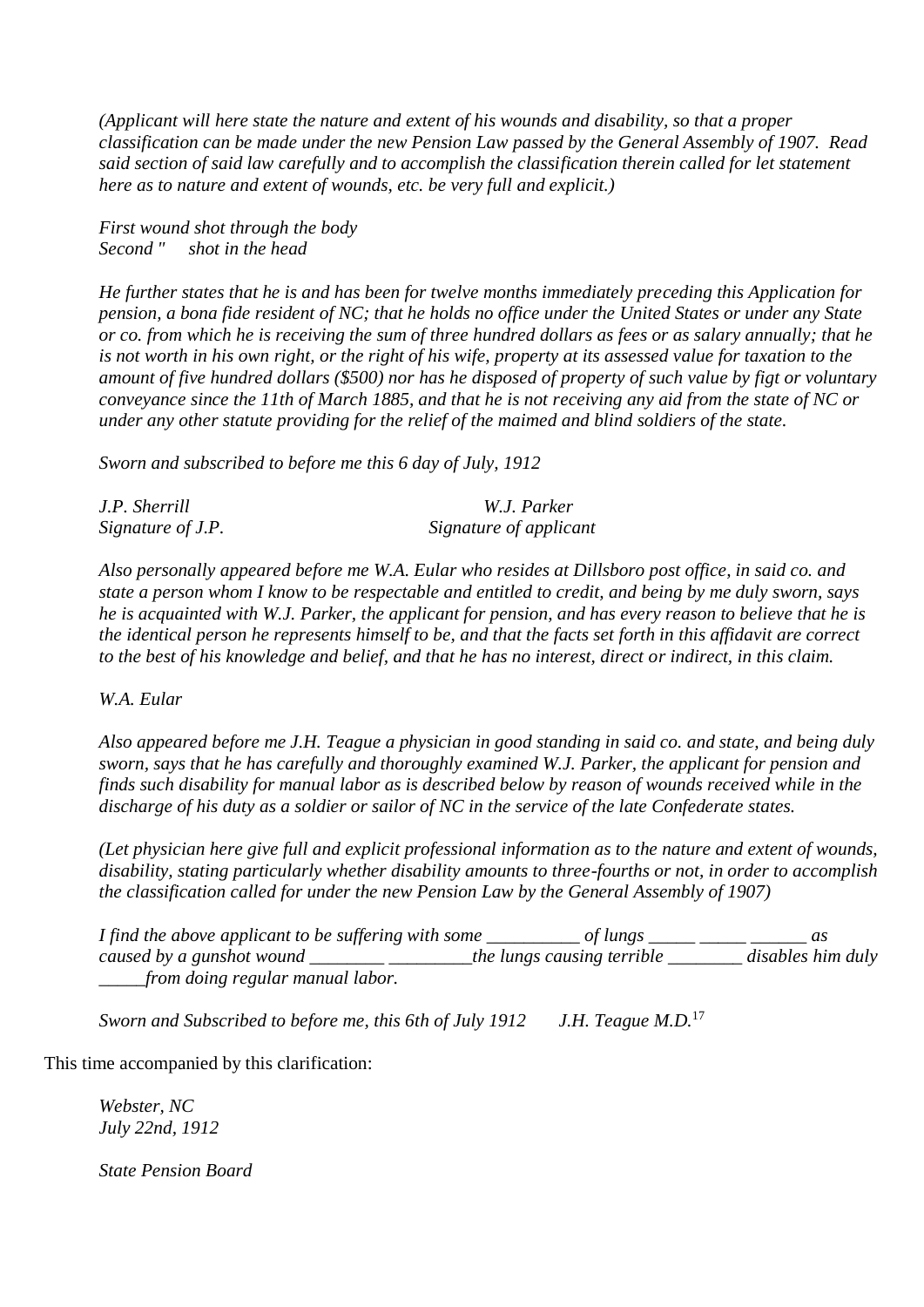*Raleigh, NC*

*Gentleman*

*If you will refer to your files for last year you will see we had some corrispondence as to Wm. Parker.*

*You turned him down on the grounds that the Dr. certificate only read 2/3 disability.*

*I know of my own knowledge that the Dr. last year intended to write 3/4 disability and he had good and* 

*sufficient causes to pass upon the disabilities of Mr. Parker in his \_\_\_\_\_\_\_\_\_\_\_*

*As I have previously stated there were no better soldiers than Parker.*

*You can see from his application that he received some very serious wounds.*

*I hope you will allow this man a pension and place him on the rolls.*

*Yours truly*

*M.D. Cowan, C.S.C.*

*Sworn and subscribed to before me this 22 day of July 1911*

*M.D. Cowan Wm. Self*

*Signature of Physician*<sup>18</sup>

However, in spite of his war wounds and the trauma of the whole experience, he got on with his life. He married C. Jane Chastain ca 1868, a descendent of Dr. Pierre Chastain, a French Huguenot fleeing from religious persecution who arrived with his family in James River, VA in 1700.<sup>19</sup>

Billy and Jane raised their family in Caney Fork, which consisted of the following children: Samantha J. Parker, 3 Mar 1869-31 March 1944 (md. Rufus Wood, 1867-1944) Sarah 'Alice' Parker, 22 Sep 1871-27 Sept 1933 (md. Wm. Floyd Cook, 1865-1920) Arilla Elizabeth Parker, 13 Oct 1875-5 June 1949 (md. William Bryson Morris, 1876-1951) Erastus Sylvester Parker, 27 Aug 1876-11 May 1946 (md. Barbara Teresa 'Teola' Stephens, 1879-1956) Andrew T. Parker, Jul 1878-16 June 1952 (md. Mary 'Etta' Stephens, 1882-1963) Alfred Miles Parker, 8 Jul 1880-17 August 1944, (md. Lavanda Catherine Phillips, 1881-1966) Maude Parker, b. ca. 1886 Jesse Oscar Parker, 16 Jun 1887-2 January 1951, (md. Bessie Victoria Beck, 1887-1959)

According to Zinnie Hooper Willis<sup>20</sup>, Billy Parker was half Cherokee. An oft-repeated story among many western North Carolina families is that of a Cherokee grandmother; many of these rumors likely being true. However proving and documenting this fact for many is unlikely. If Billy Parker were indeed half Cherokee, that would likely mean that either his father, John A. Parker, or his mother, Nancy Phillips, was a full-blood. To date, there is no documentation to prove this for either one of them. Were Billy one quarter Cherokee, (a more likely possibility) that would mean one of his grandparents was full-blood. Were that the case, the only possibilities are the following:

William Parker Sr.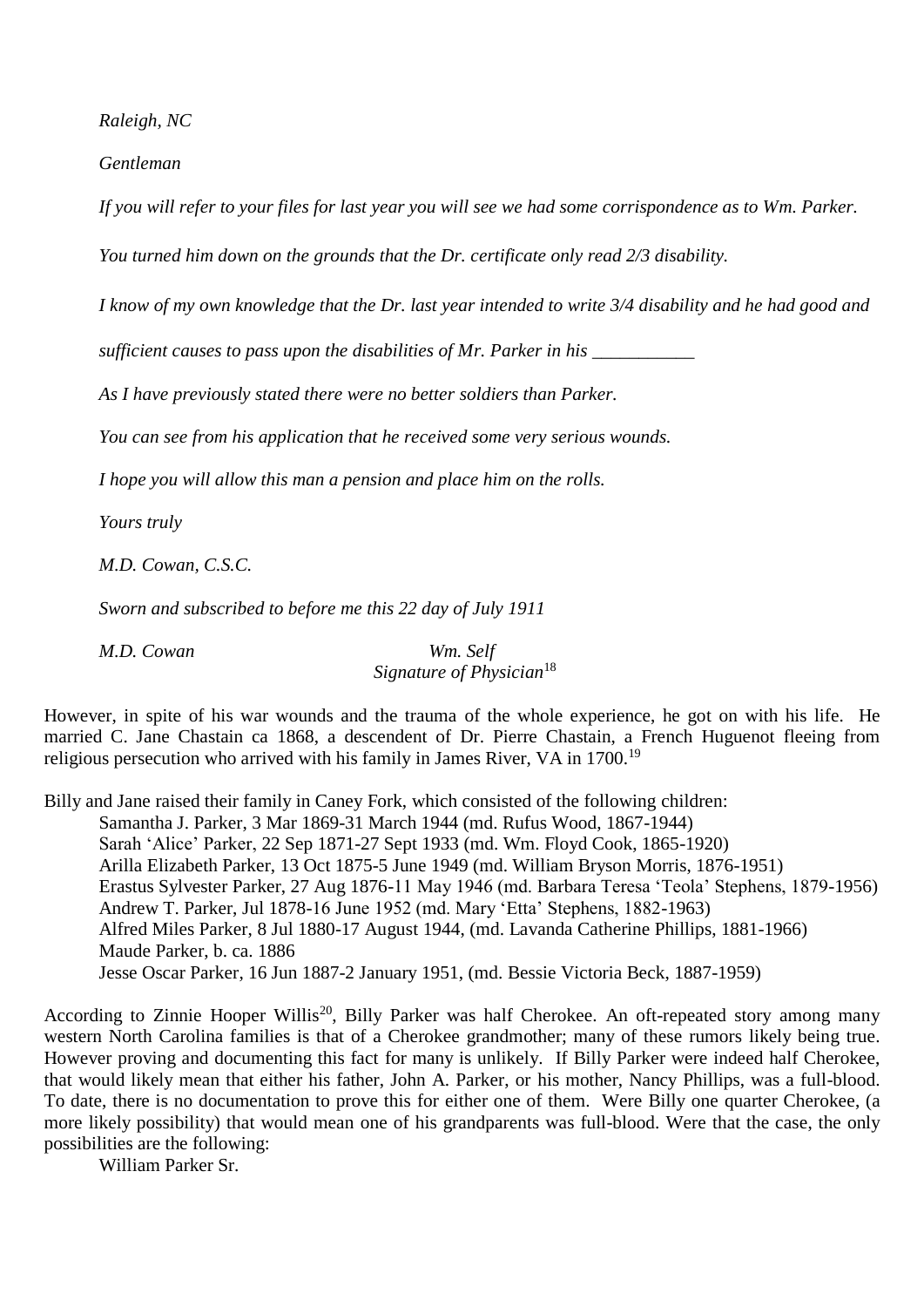Elizabeth (Pleasant?) Daniel Phillips Ruth/a (Farris/ies?)

Daniel and Ruth Phillips migrated from SC at some point before 1830.<sup>21</sup> It is thought that they came from 96 District, which included the present day counties of Oconee and Pickens, and which were in fact, part of Cherokee territory. There are family ties in this area to this day, stretching from about two centuries ago. However to date, this author has not encountered the typical 'Cherokee rumor' stories among descendants that could be attributed to this couple. It is interesting to note the time frame though: they moved directly to Caney Fork, which was somewhat of a refuge for those trying to avoid the Indian Removal Act, and the resulting Trail of Tears march in 1838.<sup>22</sup>

William Parker and his wife Elizabeth seem more likely candidates; Elizabeth's elusive identity seems to lend more credibility to her being the Cherokee of which some of her descendants speak. Another possibility is that two or more of Billy's grandparents were part Cherokee, adding up to him being half. For example if each of his grandparents were  $\frac{1}{4}$ , that would add up to Billy being  $\frac{1}{2}$ . But, this is an area of ongoing research, and hopefully at some point in the future Parker researchers will be able to uncover some documentation.

Billy Parker lived his last years as a widower in Qualla, Jackson county.<sup>23</sup> Jane having died in 1894.<sup>24</sup> He is said to have been a basket weaver<sup>25</sup>. Being right on the border of the reservation, these interesting notes also add to the intrigue of a possible Cherokee connection.

His health was probably never very good, and it can be attested by a report in the Jackson County Journal:

*"Mr. and Mrs. Floyd Cook went to Soco last week to see Mrs. Cook's father, who is seriously ill."*<sup>26</sup>

This visit could possibly have been Alice's last time to see her father. Billy's oldest daughter, Samantha Wood, and her family had already moved to Washington state by this time<sup>27</sup> but the rest of the children were still living in the area.

A 50<sup>th</sup> reunion celebration for Confederate veterans was held on the county courthouse grounds on September  $18<sup>th</sup>$ , 1915 with a special monument being dedicated and a picture taken of all veterans present.<sup>28</sup> However, as a sad final note, Billy had passed away just a month earlier<sup>29</sup>, missing out on what surely would have been a proud and meaningful moment for him and his military years.

- <sup>1</sup> *Journeys through Jackson, Vol. XVII, No. 1, Winter 2007, pgs. 27-34*
- <sup>2</sup>*"Neath Western's Sod*," compiled by Howard R. Symours Jr., p 68.
- <sup>3</sup>Tombstone, Lower Coward cemetery, Caney Fork, Jackson county, NC. It should come as no surprise that Nancy was obviously pregnant (6 months) with Billy when they married. This author has come across the same circumstance several times in Caney Fork, where the law was far away, and traditional moral values were easily compromised. In fact, it has been assumed that John A. Parker's first wife died, but there has been no record found neither of her name, nor of her death date. Had she died, one questions why John waited so long to marry Nancy, especially considering that he was a widower with 8 children to feed? The likely answer is that Nancy, (she and her family apparently from SC) and having moved to Caney Fork ca. , moved in with John to help with the children, became pregnant, and they simply put off marriage until a convenient time.
- <sup>4</sup>1850 Haywood county, NC census: household 807; those who appear on this census are: P.M. Parker, 20, Q.A. Parker, 20, John Parker, 19, Mary Parker, 16, Elizabeth Parker, 10. Jane and Lavinia both had apparently already married when the census was taken, and Jefferson Davis is assumed to have died.
- <sup>5</sup>It appears that Pleasant and Q.A. (or 'Hugh': this writer theorizes that Q.A. and Hugh were the same person) were twins. It has been theorized but never documented, that John A. Parker's mother was Elizabeth Pleasant. Given the typical naming customs of this day, the existence of 'Pleasant Parker' lends credibility to this theory

7 *Ibid*

<sup>8</sup>*www.cr.nps.gov/hps/abpp/battles/ga023.htm*

<sup>9</sup>*"NC Troops 1861-65, A Roster, vol VIII"*

<sup>10</sup>*www.cr.nps.gov/hps/abpp/battles/ga023.htm*

<sup>6</sup>*"NC Troops 1861-65, A Roster, vol VIII"*

<sup>11</sup>*www.civilwarhome.com/thomasnash.htm;* the Union forces numbered some 49,000, and the Confederates, 31,000. Deaths: